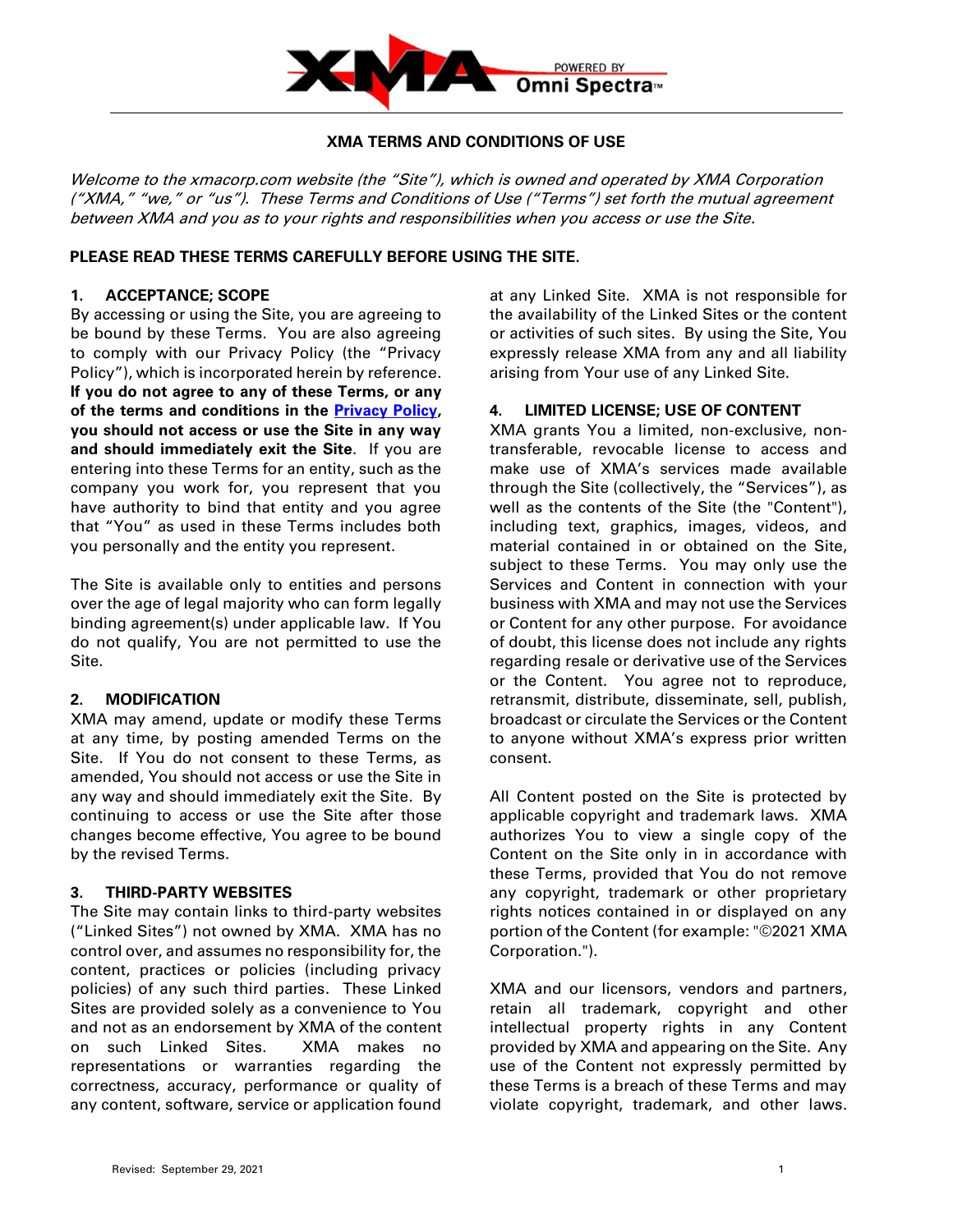Content and features are subject to change or termination without notice in the sole discretion of XMA. All rights not expressly granted herein are reserved to XMA.

If You violate any of these Terms, Your license to use the Content automatically terminates and You must immediately destroy any copies You have made of any portion of the Content.

# **5. CODE OF CONDUCT**

Your use of this website is subject to all applicable local, state, national and international laws and regulations, ("Applicable Laws") and You agree not to violate such laws and regulations. Without limiting the foregoing, You represent that, in connection with Your performance under these Terms, You shall: (a) comply with Applicable Laws relating to anti-bribery and anti-corruption, which may include the US Foreign Corrupt Practices Act of 1977; (b) comply with Applicable Laws administered by the U.S. Commerce Bureau of Industry and Security, U.S. Treasury Office of Foreign Assets Control or other governmental entity imposing export controls and trade sanctions (**"Export Laws"**), including designating countries, entities and persons (**"Sanctions Targets"**).

Any attempt by any person to deliberately damage this website is a violation of criminal and civil laws.

In accessing or using the Site, You agree that You will not:

- A. defame, harass, stalk, threaten or otherwise violate the rights of others, including, without limitation, others' moral, privacy or publicity rights;
- B. impersonate any person or entity or use any fraudulent, misleading or inaccurate email address or other contact information;
- C. violate any applicable laws or regulations;
- D. spam, hack into or deface the Site, or transmit any Content that contains any viruses, worms, trojan horses, time bombs defects, or other destructive items;
- E. circumvent, disable or otherwise interfere with security features of the Site;
- F. harm or exploit minors; or
- G. use the Site for any commercial, advertising or solicitation uses or collect any personally identifiable information about others; or

H. frame or utilize framing techniques to enclose any portion or aspect of the Content or the Information, without the express written consent of XMA.

**U.S. Government Rights**. The Site is provided to the U.S. Government as "commercial items," with the same rights and restrictions generally applicable to the Site. If You are using the Site on behalf of the U.S. Government and these terms fail to meet the U.S. Government's needs or are inconsistent in any respect with federal law, You must immediately discontinue use of the Site. The terms listed above are defined in the Federal Acquisition Regulation and the Defense Federal Acquisition Regulation Supplement.

## **6. TERMINATION; ACCOUNT DELETION**

XMA may terminate, suspend, or disable Your access and use of the Site (or any part thereof) or delete Your account, for any or no reason. Upon such suspension, termination or disabling, You must immediately (a) discontinue use of the Site, and (b) destroy any copies You have made of any portion of the Content. If XMA deletes Your account for any of the reasons set forth herein, You may not re-register to use the Site. XMA may block Your email address and Internet protocol address to prevent further account registration. Upon termination, all licenses granted by XMA will terminate automatically and immediately. You agree that XMA shall not be liable to You or any third party for any termination, suspension or disabling of Your access to the Site and/or the Services.

## **7.** ELECTRONIC REGISTRATION

When You visit the Site or send emails to XMA, You are communicating with XMA electronically; and You consent to receive communications from XMA electronically. XMA will communicate with You by email or by posting notices on the Site. You agree that all agreements, notices, disclosures and other communications that XMA provides to You electronically satisfy any legal requirement that such communications be in writing.

## **8. DISCLAIMERS**

You use the Site and the Content voluntarily and at Your own risk. The Site and the Content are provided on an "AS IS" and on an "as available" basis.